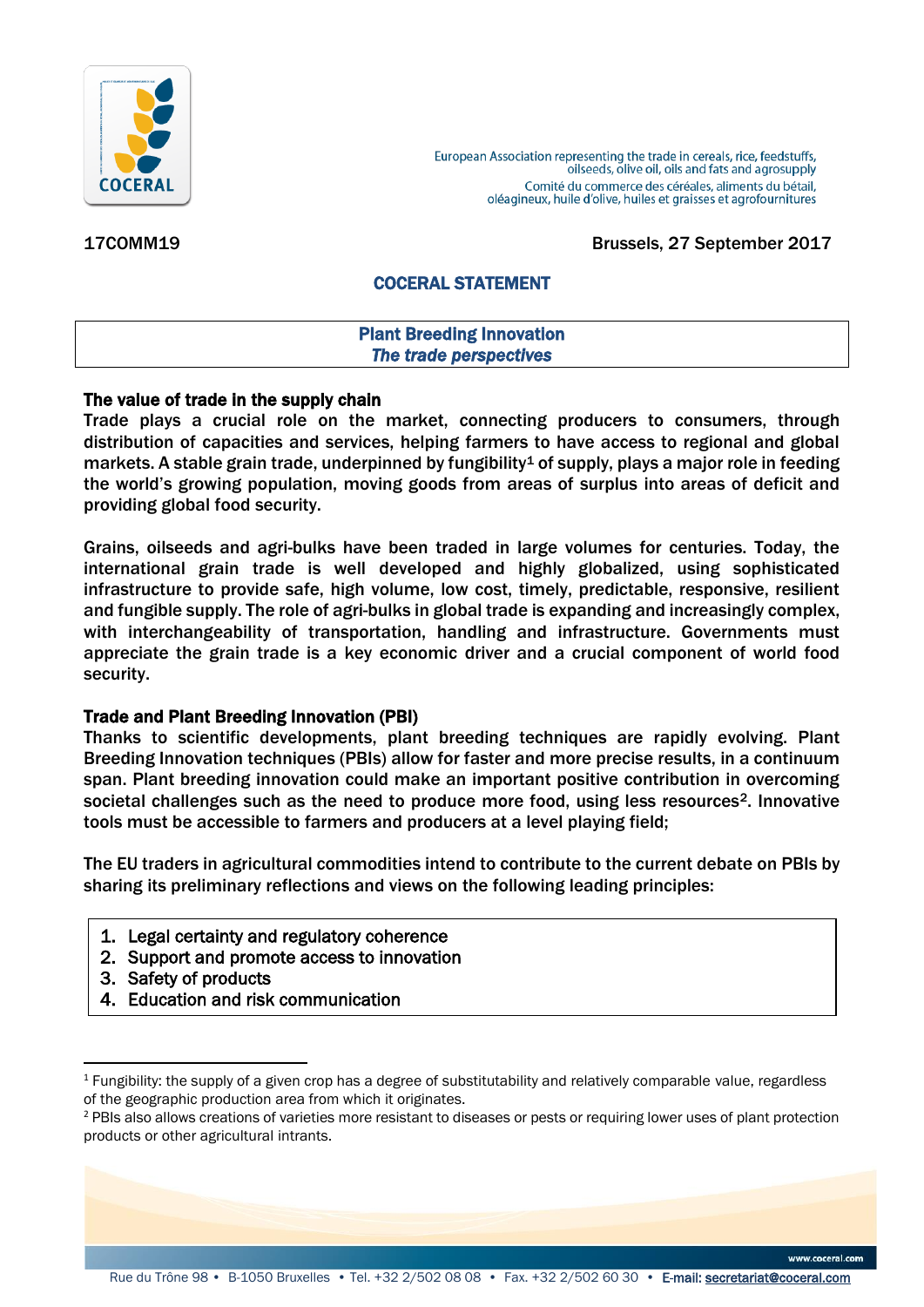

European Association representing the trade in cereals, rice, feedstuffs, oilseeds, olive oil, oils and fats and agrosupply Comité du commerce des céréales, aliments du bétail, oléagineux, huile d'olive, huiles et graisses et agrofournitures

# More in details:

# 1. Legal certainty and regulatory coherence

Legal certainty across Europe and regulatory coherence with the rest of the world are of paramount importance to enable trade to continue efficiently, without facing hurdles. The principle is valuable and does necessitate the highest attention both from an EU internal and international market perspective. National authorities across the globe are gradually taking their stance in relation to PBIs, including their scientific and regulatory classification. A certain lack of compatibility among trading partners can already be preliminary observed, posing trade concerns due to the intrinsic characteristics of the bulk commodities way of operating. Indeed, the trade in grains and oilseeds is tied inextricably to global sourcing to achieve a sustainable supply of these basic commodities. Any policy approach adopted in the EU should support least trade-distortive commercial and public measures for both imports into and exports from the European Union and provide for adequate fungibility throughout the supply chain, which is a critical component of agricultural commodities trading.

COCERAL supports a regulatory approach that not only fosters continued innovation, but is comparable, compatible, and recognized as acceptable by government authorities in key import and export markets to minimize or avert the risk of costly market and trade disruptions that undermine the competitiveness of the European agriculture.

### 2. Support and promote access to innovation

The adoption of safe cropping technologies and practices, such as plant breeding methods, enhance the production of safe, affordable and sustainable products. Innovative tools must be accessible to farmers and producers at a level playing field;

Innovation in agriculture must be supported and promoted as a mean for bolstering growth and development along the food and feed supply chain.

# 3. Safety of products

 $\overline{a}$ 

Any plant variety derived from the introduction and use of PBIs placed on the EU market must be safe and must not pose risks to human and animal health or to the environment. The safety of plants obtained through the application of PBIs must be ensured3.

Regulatory approval procedures should be limited to cases where health concerns at stake are high enough to require prior scrutiny by a food safety agency.

<sup>&</sup>lt;sup>3</sup> The level of safety consultation and risk-assessment that may be appropriate for a given enhanced trait should be based upon the characteristics of the resulting product, rather than on the technique used to develop the plant; and should be proportional to the degree of risk, if any, posed by the characteristics of the end-product.